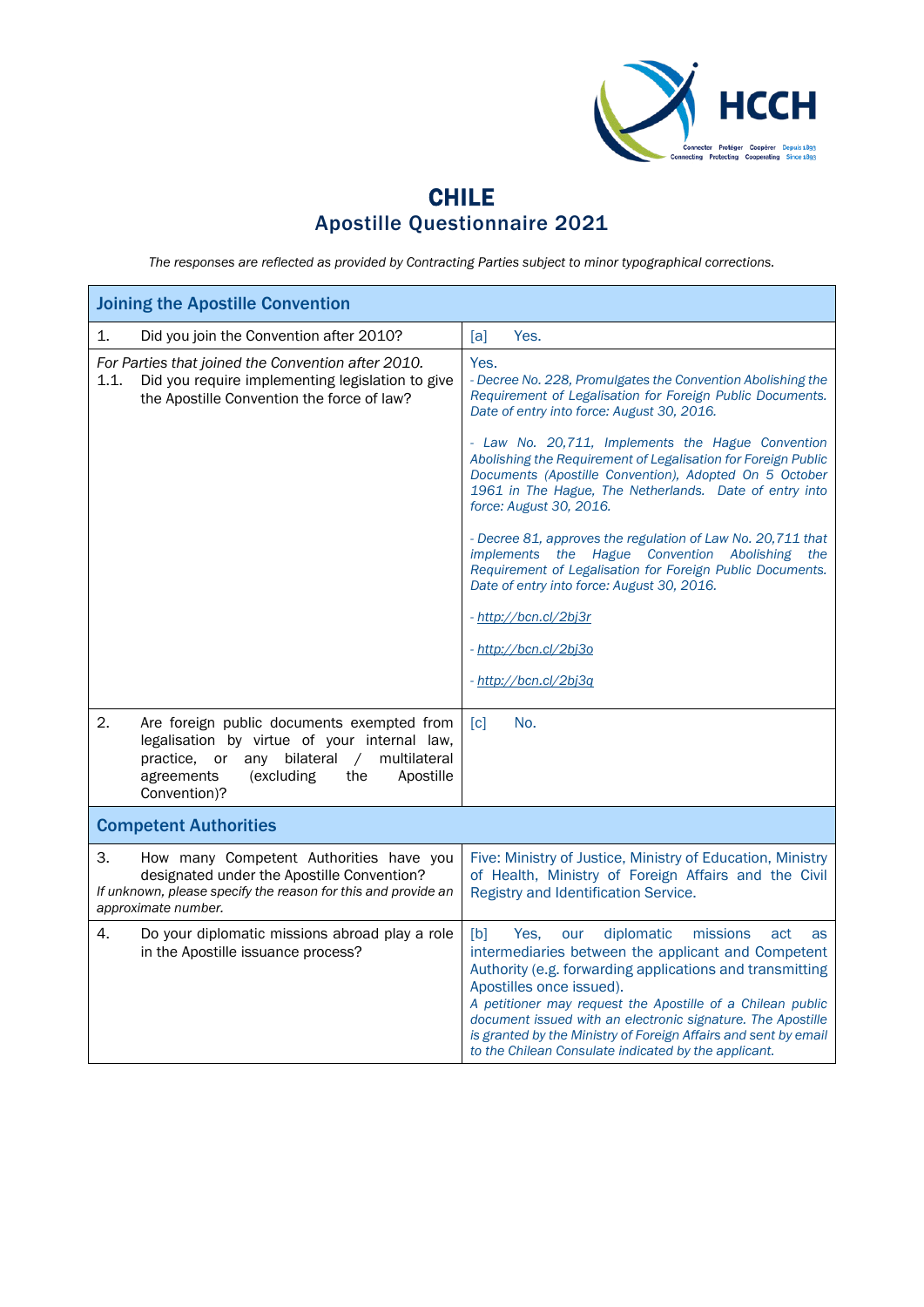|      | <b>Substantive Scope</b>                                                                                                                                                                                                                                        |                                                                                                                                                                                                                                                                                             |              |               |
|------|-----------------------------------------------------------------------------------------------------------------------------------------------------------------------------------------------------------------------------------------------------------------|---------------------------------------------------------------------------------------------------------------------------------------------------------------------------------------------------------------------------------------------------------------------------------------------|--------------|---------------|
| 5.   | Is the concept of 'public document' defined in<br>your internal law?                                                                                                                                                                                            | Yes.<br>[a]<br>- "Public or authentic instrument is the authorized with the<br>legal solemnities by the competent official". (Civil Code,<br>Article 1699, http://bcn.cl/2f8ub)                                                                                                             |              |               |
|      |                                                                                                                                                                                                                                                                 | - "For the purposes of this Regulation, those that receive said<br>qualification by the Apostille Convention will be considered<br>documents."<br>public<br>(Decree)<br>http://bcn.cl/2bj3q)                                                                                                | 81,          | Article<br>4, |
| 6.   | Have you experienced any difficulties in<br>characterising a 'public document' for the<br>purposes of the Apostille Convention?                                                                                                                                 | No.<br>[b]                                                                                                                                                                                                                                                                                  |              |               |
| 7.   | Has the exclusion of 'documents executed by<br>diplomatic or consular agents' (Art. 1(3)(a)) from<br>the scope of the Apostille Convention given rise<br>to any difficulties?                                                                                   | Yes, as the State of destination.<br>[b]<br>It has generated a certain degree of confusion. Users do not<br>always differentiate<br>the Apostille and legalization<br>procedures. In some cases, we have received documents<br>issued by a Consul that are apostilled instead of legalized. |              |               |
| 7.1. | For Parties that answered yes to Q7.<br>How has previous guidance on the interpretation<br>of the Art. 1(3)(a) exclusion assisted in resolving<br>these difficulties? (E.g. the 'extremely narrow'<br>construction referred to in C&R No 10 of the<br>2016 SC). | The acceptability of apostilles for documents issued by<br>consular agents is being evaluated by the Legal<br>Directorate of the Ministry of Foreign Affairs.                                                                                                                               |              |               |
| 8.   | Do you think this Art. 1(3)(a) exclusion is justified<br>in the context of the modern operation of the<br>Convention?                                                                                                                                           | No.<br>[b]                                                                                                                                                                                                                                                                                  |              |               |
| 9.   | Has the exclusion of 'administrative documents<br>dealing directly with commercial or customs<br>operations' (Art. $1(3)(b)$ ) from the scope of the<br>Apostille<br>Convention given<br>rise<br>to<br>any<br>difficulties?                                     | [a]<br>Yes, as the State of origin.<br>Some countries only receive them if they are apostilled.                                                                                                                                                                                             |              |               |
| 9.1. | For Parties that answered yes to Q9.<br>How has previous guidance on the interpretation<br>of the Art. 1(3)(b) exclusion assisted in resolving<br>these difficulties? (E.g. the 'extremely narrow'<br>construction referred to in C&R No 10 of the<br>2016 SC). | In these cases, we have applied a criterion that is not<br>extremely narrow.                                                                                                                                                                                                                |              |               |
| 10.  | Do you think this Art. 1(3)(b) exclusion is justified<br>in the context of the modern operation of the<br>Convention?                                                                                                                                           | No.<br>[b]                                                                                                                                                                                                                                                                                  |              |               |
| 11.  | Do you issue (outgoing) or accept (incoming)                                                                                                                                                                                                                    |                                                                                                                                                                                                                                                                                             | <b>Issue</b> | Accept        |
|      | Apostilles for any of the following categories of<br>document?                                                                                                                                                                                                  | Certificates of origin                                                                                                                                                                                                                                                                      | X            | X             |
|      |                                                                                                                                                                                                                                                                 | <b>Export licences</b>                                                                                                                                                                                                                                                                      |              | X             |
|      |                                                                                                                                                                                                                                                                 | Import licences                                                                                                                                                                                                                                                                             |              | X             |
|      |                                                                                                                                                                                                                                                                 | Health and safety certificates<br>issued by the relevant<br>government authorities or<br>agencies                                                                                                                                                                                           | X            | X             |
|      |                                                                                                                                                                                                                                                                 | Certificates of products<br>registration                                                                                                                                                                                                                                                    | X            | X             |
|      |                                                                                                                                                                                                                                                                 | Certificates of conformity                                                                                                                                                                                                                                                                  |              | X             |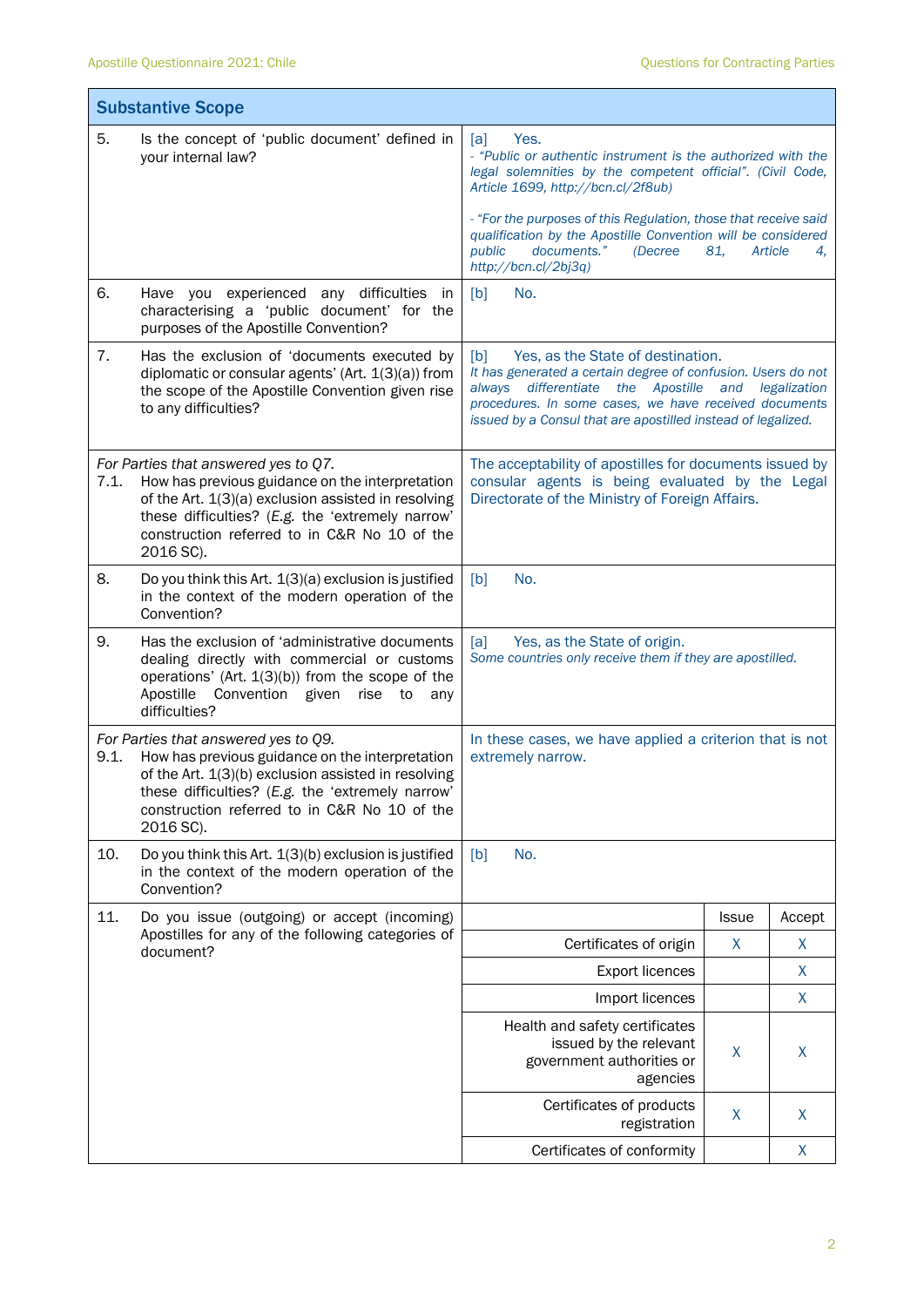|                                     |                                                                                                                                                                                                       | End user certificates<br>(i.e. documents certifying that the<br>X<br>buyer is the end user of acquired<br>goods) |                                                                                            |   |   |
|-------------------------------------|-------------------------------------------------------------------------------------------------------------------------------------------------------------------------------------------------------|------------------------------------------------------------------------------------------------------------------|--------------------------------------------------------------------------------------------|---|---|
|                                     |                                                                                                                                                                                                       |                                                                                                                  | Commercial invoices                                                                        | X | X |
|                                     | <b>Apostille Process</b>                                                                                                                                                                              |                                                                                                                  |                                                                                            |   |   |
|                                     | <b>Certification of Public Documents</b>                                                                                                                                                              |                                                                                                                  |                                                                                            |   |   |
| 12.                                 | Do any of your public documents require some<br>other intermediate certification<br>before the<br>issuance of an Apostille?                                                                           | [a]                                                                                                              | Yes, an intermediate certification is required for<br>some categories of public documents. |   |   |
|                                     | For Parties that answered yes to Q12.<br>12.1. What categories of public document require                                                                                                             | Category of public<br>document                                                                                   | Why certification is required                                                              |   |   |
| intermediate certification and why? | - Health<br>documents<br>issued by<br>officials of the<br><b>Public Health</b><br>Services require<br>the prior<br>validation of the<br>Director or the<br>Commissioner<br>of Oath of the<br>Service. | Certification is required due to the<br>high number of officials.                                                |                                                                                            |   |   |
|                                     | - Health<br>documents<br>issued by<br>municipal<br>officials require<br>the prior<br>validation of the<br>Mayor or the<br>Municipal<br>Secretary<br>(Commissioner<br>of Oath).                        | Certification is required due to the<br>high number of officials.                                                |                                                                                            |   |   |
|                                     | - Documents<br>issued by police<br>officers require<br>the prior<br>validation of the<br>Commissioner<br>of Oath of the<br>corresponding<br>Undersecretaria<br>t of the Ministry<br>of the Interior.  | Certification is required due to the<br>high number of officials.                                                |                                                                                            |   |   |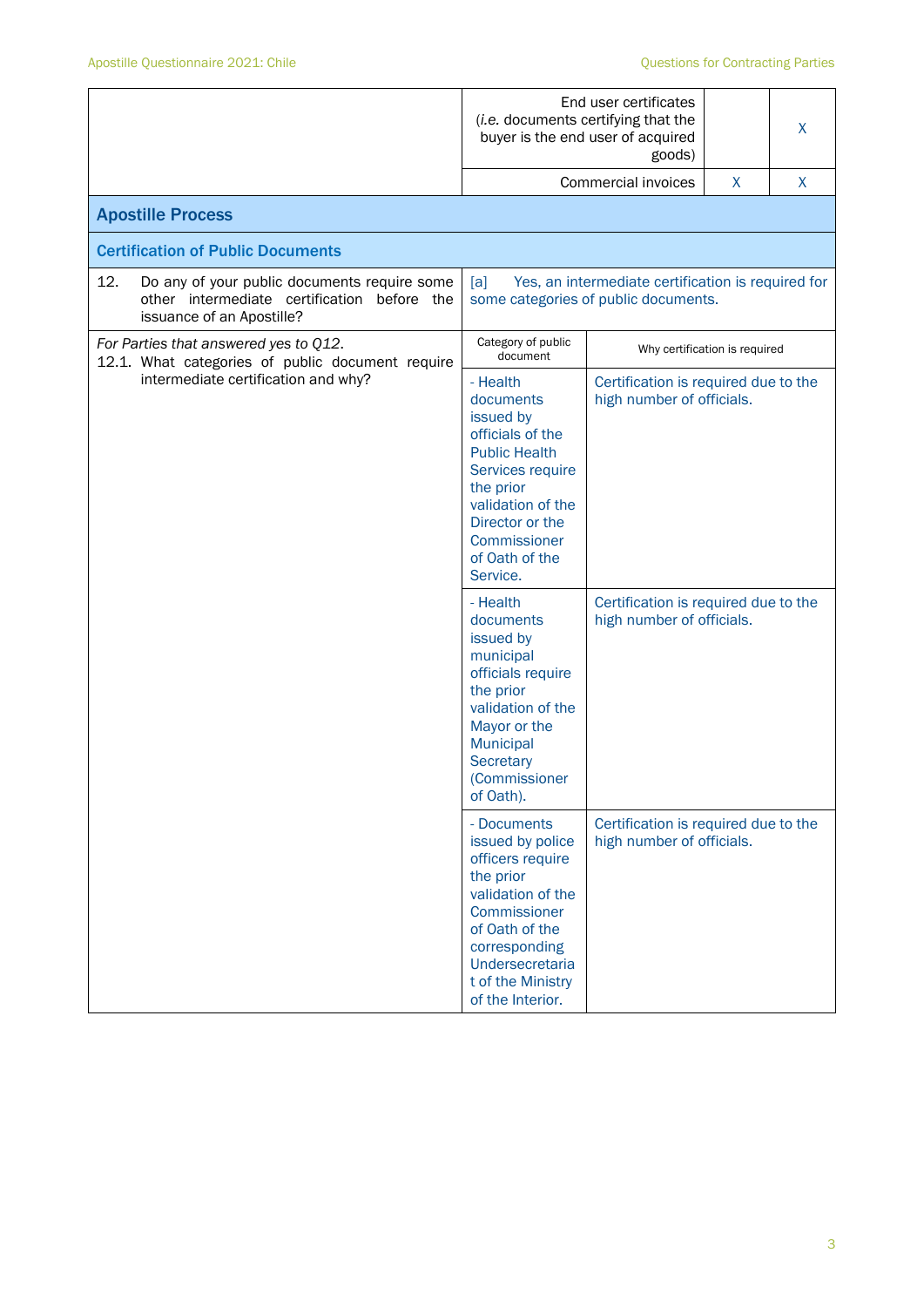|     |                                                                                                                                                                                                                                               | - The<br>documents<br>issued by<br>officials of the<br><b>Armed Forces</b><br>require the prior<br>validation of the<br>Commissioner<br>of Oath of the<br>Undersecretaria<br>t for the Armed<br>Forces. | Certification is required due to<br>regulatory provisions.           |                      |   |
|-----|-----------------------------------------------------------------------------------------------------------------------------------------------------------------------------------------------------------------------------------------------|---------------------------------------------------------------------------------------------------------------------------------------------------------------------------------------------------------|----------------------------------------------------------------------|----------------------|---|
|     |                                                                                                                                                                                                                                               | - The<br>documents<br>issued by<br>officials of the<br><b>Public</b><br>Prosecutor's<br>Offices require<br>the prior<br>validation of the<br>Commissioner<br>of Oath of the<br>Public Ministry.         | Certification is required due to the<br>high number of officials.    |                      |   |
|     | <b>Requesting an Apostille (Outgoing)</b>                                                                                                                                                                                                     |                                                                                                                                                                                                         |                                                                      |                      |   |
| 13. | How can an Apostille be requested?                                                                                                                                                                                                            | [a]<br>In person.                                                                                                                                                                                       |                                                                      |                      | X |
|     |                                                                                                                                                                                                                                               | [b]<br>By post.                                                                                                                                                                                         |                                                                      |                      |   |
|     |                                                                                                                                                                                                                                               | By email.<br>[c]                                                                                                                                                                                        |                                                                      |                      |   |
|     |                                                                                                                                                                                                                                               | [d]<br>Through a website.                                                                                                                                                                               |                                                                      |                      | X |
|     |                                                                                                                                                                                                                                               | Other.<br>[e]                                                                                                                                                                                           |                                                                      |                      |   |
| 14. | When issuing an Apostille, do you enquire about<br>the State of destination?                                                                                                                                                                  | [b]<br>Yes, the enquiry is made orally.                                                                                                                                                                 |                                                                      |                      |   |
| 15. | How long does it take for an Apostille to be<br>issued?                                                                                                                                                                                       | In-person request<br>(paper Apostille)                                                                                                                                                                  | Other requests<br>(from the time of<br>receipt) (paper<br>Apostille) | e-Apostille requests |   |
|     |                                                                                                                                                                                                                                               | On the spot                                                                                                                                                                                             | <b>Within five</b><br>working days                                   | On the spot          |   |
| 16. | Does your Competent Authority impose a fee for<br>issuing an Apostille?                                                                                                                                                                       | No.<br>[c]                                                                                                                                                                                              |                                                                      |                      |   |
|     | <b>Issuing an Apostille (Outgoing)</b>                                                                                                                                                                                                        |                                                                                                                                                                                                         |                                                                      |                      |   |
| 17. | How is the origin of a public document verified<br>for the purpose of issuing an Apostille (i.e.<br>verification of the authenticity of the signature,<br>the capacity of the signer, and the identity of the<br>seal / stamp (Art. $5(2)$ )? | Multiple Competent Authorities.<br>[b]<br>A single, centralised, database of sample<br>[iii]<br>signatures / seals / stamps, maintained in electronic<br>form.                                          |                                                                      |                      |   |
| 18. | How does a Competent Authority address<br>situations where it is unable to verify the origin<br>of the public document?                                                                                                                       | The Competent Authority will contact the issuing<br>[b]<br>authority to confirm authenticity but will not issue the<br>Apostille until the new signature, stamp or seal is added<br>to the database.    |                                                                      |                      |   |
| 19. | In what language(s) are the 10 standard items<br>of your Apostilles available?                                                                                                                                                                | $\lceil c \rceil$<br>In three languages.<br>Spanish, English and French                                                                                                                                 |                                                                      |                      |   |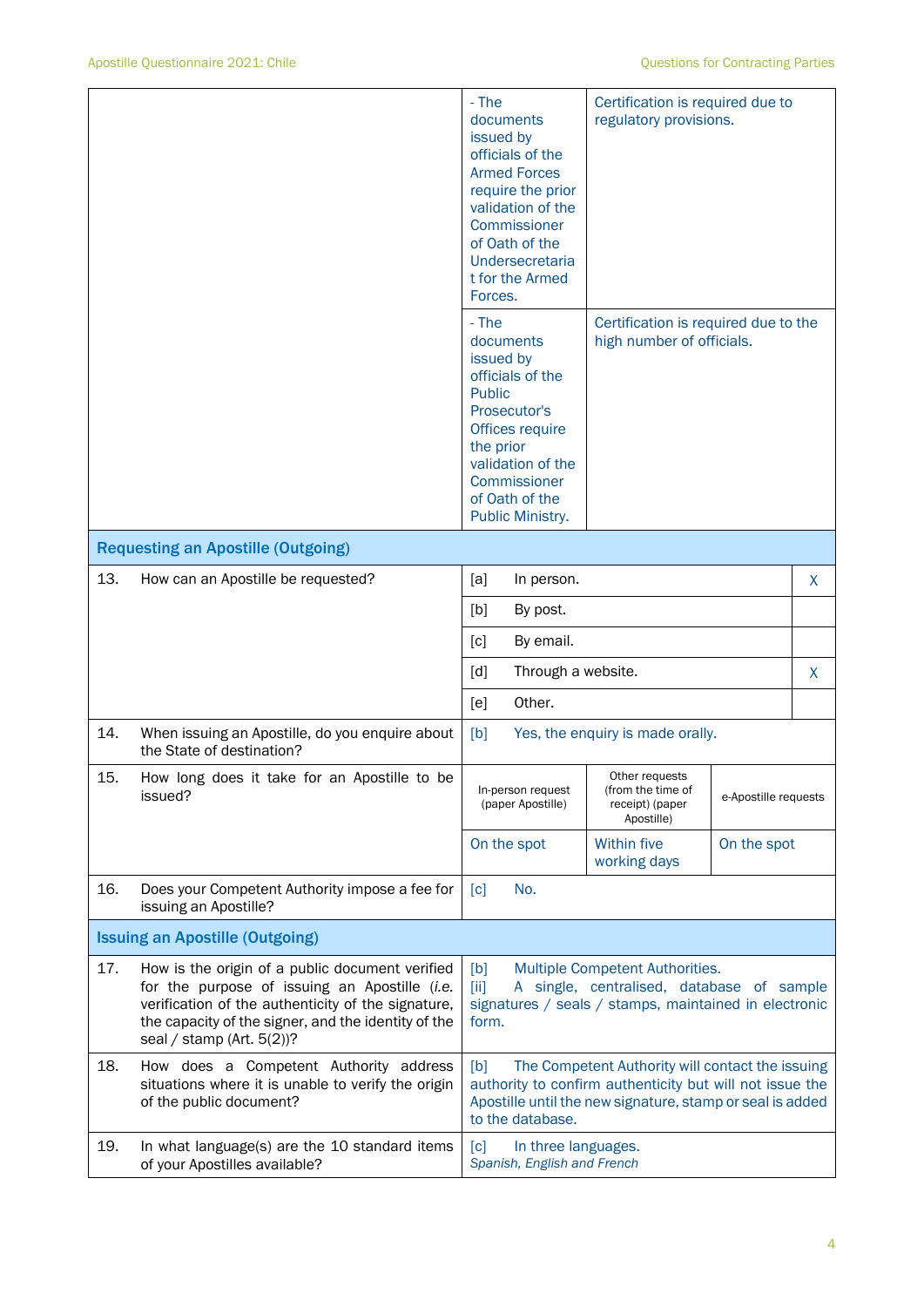| 20. | In what language(s) are the blank fields of your<br>Apostilles filled in?                                                                                                                      | In one language.<br>[a]<br><b>Spanish</b>                                                                                                                                                                                                                                                                                                |   |
|-----|------------------------------------------------------------------------------------------------------------------------------------------------------------------------------------------------|------------------------------------------------------------------------------------------------------------------------------------------------------------------------------------------------------------------------------------------------------------------------------------------------------------------------------------------|---|
| 21. | How are the blank fields of your Apostilles filled<br>in?                                                                                                                                      | [b]<br>Using computer software.<br><b>Unique Electronic Apostille System</b>                                                                                                                                                                                                                                                             |   |
|     | <b>Apostille Registers</b>                                                                                                                                                                     |                                                                                                                                                                                                                                                                                                                                          |   |
| 22. | How is your Apostille register, required by<br>Article 7, maintained?                                                                                                                          | Multiple Competent Authorities.<br>[b]<br>A single, national register in electronic form,<br>$[1]$<br>publicly accessible online (e-Register).                                                                                                                                                                                           |   |
| 23. | What particulars are contained in your Apostille<br>register?                                                                                                                                  | Number and date of the Apostille<br>[a]<br>(required).                                                                                                                                                                                                                                                                                   | X |
|     |                                                                                                                                                                                                | [b]<br>Name and capacity of the person signing<br>the document and $/$ or the name of<br>authority whose seal or stamp is affixed<br>(required).                                                                                                                                                                                         | X |
|     |                                                                                                                                                                                                | Name and / or type of underlying<br>[c]<br>document.                                                                                                                                                                                                                                                                                     | X |
|     |                                                                                                                                                                                                | Description of the contents of underlying<br>[d]<br>document.                                                                                                                                                                                                                                                                            |   |
|     |                                                                                                                                                                                                | Name of the applicant.<br>[e]                                                                                                                                                                                                                                                                                                            |   |
|     |                                                                                                                                                                                                | State of destination.<br>$[f]$                                                                                                                                                                                                                                                                                                           |   |
|     |                                                                                                                                                                                                | Copy of the Apostille.<br>[g]                                                                                                                                                                                                                                                                                                            | X |
|     |                                                                                                                                                                                                | Copy of the underlying document.<br>[h]                                                                                                                                                                                                                                                                                                  |   |
|     |                                                                                                                                                                                                | Other.<br>$[1]$<br>Number of pages; series/other.                                                                                                                                                                                                                                                                                        | X |
| 24. | Is there a limit to how long records can be<br>retained on the Apostille register?                                                                                                             | [d]<br>No.                                                                                                                                                                                                                                                                                                                               |   |
| 25. | If your register is not publicly accessible, how<br>frequently do your Competent Authorities<br>receive requests to verify an Apostille they have<br>issued in the register?                   | [g]<br>Not applicable, register is publicly accessible.                                                                                                                                                                                                                                                                                  |   |
|     | <b>Technology &amp; the e-APP</b>                                                                                                                                                              |                                                                                                                                                                                                                                                                                                                                          |   |
| 26. | Under your internal law, do you recognise<br>electronic / digital signatures as functionally<br>equivalent to handwritten signatures (i.e. can a<br>public document be signed electronically)? | Yes.<br>[a]<br>Law N° 19.799 on electronic documents, electronic<br>signature and certification services of such signature. Date<br>of entry into force: April 12, 2002.                                                                                                                                                                 |   |
|     |                                                                                                                                                                                                | This law regulates electronic documents and their legal<br>effects, the use in them of electronic signatures, the provision<br>of services of certification of these signatures and the<br>accreditation procedure to which the providers of said<br>certification service may be subject, in order to guarantee<br>safety in their use. |   |
|     |                                                                                                                                                                                                | http://bcn.cl/2al4v                                                                                                                                                                                                                                                                                                                      |   |
| 27. | Under your internal law, are public documents<br>executed, or able to be executed, in electronic<br>form (whether or not they are to be used abroad<br>under the Convention)?                  | [a]<br>Yes.                                                                                                                                                                                                                                                                                                                              |   |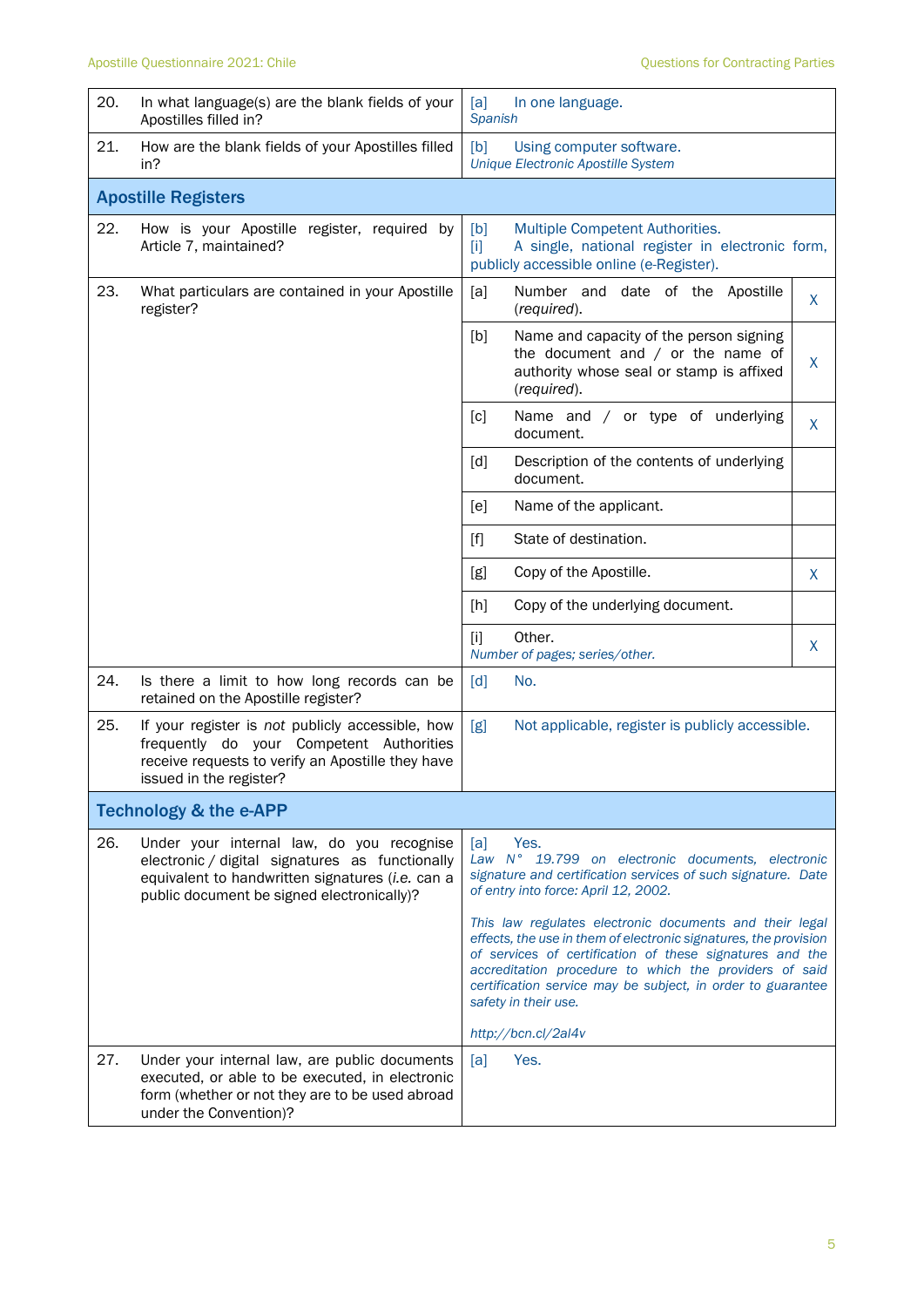| For Parties that answered yes to Q27.<br>27.1. What categories of public documents are<br>executed, or able to be executed, in electronic<br>form (whether or not they are to be used abroad<br>under the Convention)?      | All public documents.<br>[a]                                                                                                                                                                                                                                                                                                        |
|-----------------------------------------------------------------------------------------------------------------------------------------------------------------------------------------------------------------------------|-------------------------------------------------------------------------------------------------------------------------------------------------------------------------------------------------------------------------------------------------------------------------------------------------------------------------------------|
|                                                                                                                                                                                                                             | [b]<br>Civil status documents (e.g. birth, death<br>marriage<br>certificates)<br>and<br>and<br>certificates of non-impediment.                                                                                                                                                                                                      |
|                                                                                                                                                                                                                             | administrative<br>[c]<br>Other<br>documents<br>(including decisions from administrative<br>tribunals or decision-making bodies).                                                                                                                                                                                                    |
|                                                                                                                                                                                                                             | [d]<br>Extracts from commercial registers and<br>other registers.                                                                                                                                                                                                                                                                   |
|                                                                                                                                                                                                                             | Notarial authentications of signatures.<br>[e]                                                                                                                                                                                                                                                                                      |
|                                                                                                                                                                                                                             | Other notarial acts.<br>$[f]$                                                                                                                                                                                                                                                                                                       |
|                                                                                                                                                                                                                             | education<br>Diplomas<br>other<br>[g]<br>and<br>documents.                                                                                                                                                                                                                                                                          |
|                                                                                                                                                                                                                             | [h]<br>Court documents, including judgments.                                                                                                                                                                                                                                                                                        |
|                                                                                                                                                                                                                             | Patents or other documents pertaining to<br>$[1]$<br>intellectual property rights.                                                                                                                                                                                                                                                  |
|                                                                                                                                                                                                                             | [j]<br>Documents relating to adoptions.                                                                                                                                                                                                                                                                                             |
|                                                                                                                                                                                                                             | Translations.<br>[k]                                                                                                                                                                                                                                                                                                                |
|                                                                                                                                                                                                                             | $[1]$<br>Medical or health certificates.                                                                                                                                                                                                                                                                                            |
|                                                                                                                                                                                                                             | Criminal records.<br>[m]                                                                                                                                                                                                                                                                                                            |
|                                                                                                                                                                                                                             | Import or export licences.<br>[n]                                                                                                                                                                                                                                                                                                   |
|                                                                                                                                                                                                                             | Certificates of origin.<br>[0]                                                                                                                                                                                                                                                                                                      |
|                                                                                                                                                                                                                             | Certificates of conformity.<br>[p]                                                                                                                                                                                                                                                                                                  |
|                                                                                                                                                                                                                             | Other.<br>[q]<br>All public documents, except those actions of State<br>bodies for which the Political Constitution or the law<br>requires a solemnity that is not capable of being<br>X<br>fulfilled by an electronic document or requires the<br>personal concurrence of the authority or official who<br>must intervene in them. |
| For Parties that answered yes to Q27.<br>27.2. Approximately what percentage of your public<br>documents are originally executed in electronic<br>form (whether or not they are to be used abroad<br>under the Convention)? | An important and growing part of public documents are<br>issued in electronic format.                                                                                                                                                                                                                                               |
| 28.<br>Do you issue e-Apostilles?                                                                                                                                                                                           | Yes.<br>[a]                                                                                                                                                                                                                                                                                                                         |
| For Parties that answered yes to Q28.<br>28.3. Under your internal law, which of the following<br>do you consider public documents for the<br>purpose of issuing e-Apostilles?                                              | [a]<br>Electronic public documents.<br>Paper public documents that have<br>[b]<br>been<br>scanned by a public official.                                                                                                                                                                                                             |
| For Parties that answered yes to Q28.<br>28.4. How is an e-Apostille signed (i.e. what technology<br>apply an electronic / digital<br>used<br>to<br>is<br>signature)?                                                       | [b]<br>Technology from a commercial provider (e.g.<br>Adobe).<br>e-Sign                                                                                                                                                                                                                                                             |
| For Parties that answered yes to Q28.<br>28.5. How is an e-Apostille affixed to / associated with<br>the underlying public document to ensure it is<br>not tampered with?                                                   | The apostille includes as additional information: type of<br>document, holder, number of pages and serie/other.                                                                                                                                                                                                                     |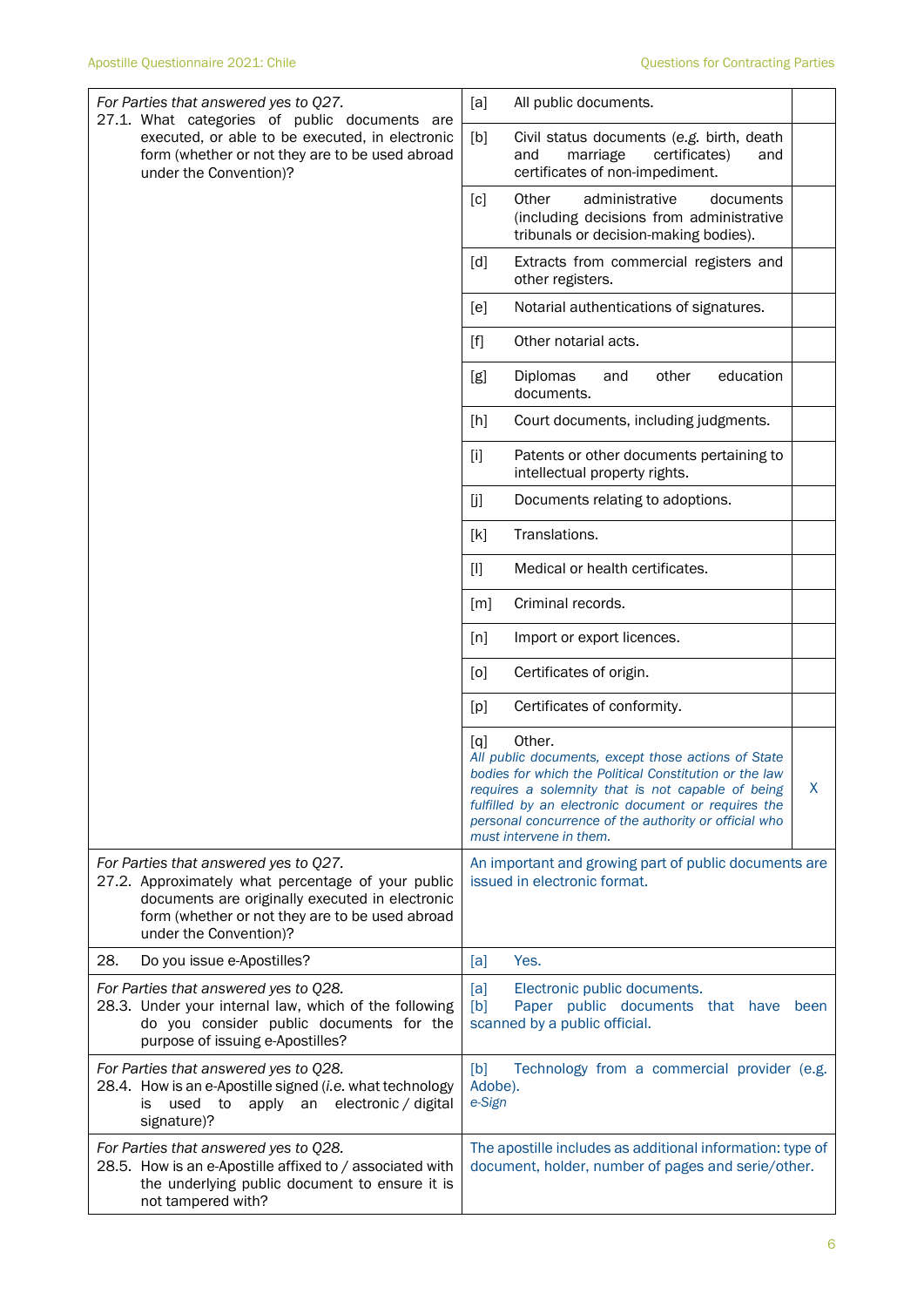| For Parties that answered yes to Q28.<br>28.6. Once issued, how is the e-Apostille transmitted<br>to the applicant?                                               | [e]<br>Other.<br>It is delivered to the applicant in a printed copy of the<br>Apostille; via email (regular) (only for Apostilles of translations<br>done by the Ministry of Foreign Affairs); or Electronic<br>transmission via online platform administered by the<br>government (only for Apostilles of electronic documents<br>issued by the Ministry of Education). |  |  |
|-------------------------------------------------------------------------------------------------------------------------------------------------------------------|--------------------------------------------------------------------------------------------------------------------------------------------------------------------------------------------------------------------------------------------------------------------------------------------------------------------------------------------------------------------------|--|--|
| 29.<br>Are your authorities<br>equipped to<br>accept<br>incoming e-Apostilles?                                                                                    | Yes, all e-Apostilles can be processed.<br>[a]                                                                                                                                                                                                                                                                                                                           |  |  |
| 30.<br>Do you maintain an e-Register?                                                                                                                             | Yes.<br>[a]                                                                                                                                                                                                                                                                                                                                                              |  |  |
| For Parties that answered yes to Q30.<br>30.2. What technology is used to maintain your<br>e-Register?                                                            | [a]<br>A government-built platform.                                                                                                                                                                                                                                                                                                                                      |  |  |
| 31.<br>Have you been in contact with other Competent<br>Authorities that operate an e-APP component<br>and exchanged information and / or relevant<br>experience? | [b]<br>No.                                                                                                                                                                                                                                                                                                                                                               |  |  |
| <b>Issues with Apostilles</b>                                                                                                                                     |                                                                                                                                                                                                                                                                                                                                                                          |  |  |
| 32.<br>Has an Apostille <i>issued</i> by your Competent<br>Authority ever been refused by the authorities of<br>another Contracting Party on the following        | [a]<br>Form requirements (e.g. square-shaped,<br>sides of at least nine centimetres, border,<br>ink, etc).                                                                                                                                                                                                                                                               |  |  |
| grounds:                                                                                                                                                          | The manner in which the Apostille was<br>[b]<br>affixed / attached<br>to the<br>underlying<br>document.                                                                                                                                                                                                                                                                  |  |  |
|                                                                                                                                                                   | [c]<br>The Apostille was not signed.                                                                                                                                                                                                                                                                                                                                     |  |  |
|                                                                                                                                                                   | of<br>the<br>standard<br>[d]<br>One<br>or<br>more<br>informational items were not filled in.                                                                                                                                                                                                                                                                             |  |  |
|                                                                                                                                                                   | The Apostille was in electronic form (an<br>[e]<br>X<br>e-Apostille).                                                                                                                                                                                                                                                                                                    |  |  |
|                                                                                                                                                                   | $[f]$<br>The underlying public document was in<br>X<br>electronic form.                                                                                                                                                                                                                                                                                                  |  |  |
|                                                                                                                                                                   | The underlying public document had<br>[g]<br>expired / was not issued within a certain<br>timeframe.                                                                                                                                                                                                                                                                     |  |  |
|                                                                                                                                                                   | The underlying document was not a<br>[h]<br>public document under the law of the<br>destination.                                                                                                                                                                                                                                                                         |  |  |
|                                                                                                                                                                   | Other.<br>$[1]$                                                                                                                                                                                                                                                                                                                                                          |  |  |
|                                                                                                                                                                   | Unknown.<br>[j]                                                                                                                                                                                                                                                                                                                                                          |  |  |
|                                                                                                                                                                   | No / Not applicable.<br>[k]                                                                                                                                                                                                                                                                                                                                              |  |  |
| For Parties that answered other than "No" to Q32.<br>32.1. If an Apostille was rejected, what action did you                                                      | The Apostille was reissued.<br>[a]                                                                                                                                                                                                                                                                                                                                       |  |  |
| take?                                                                                                                                                             | Contacted the receiving authority.<br>[b]                                                                                                                                                                                                                                                                                                                                |  |  |
|                                                                                                                                                                   | Contacted the Competent Authority of the<br>[c]<br>place of destination.                                                                                                                                                                                                                                                                                                 |  |  |
|                                                                                                                                                                   | [d]<br>Contacted nearest diplomatic mission of<br>X<br>the place of destination.                                                                                                                                                                                                                                                                                         |  |  |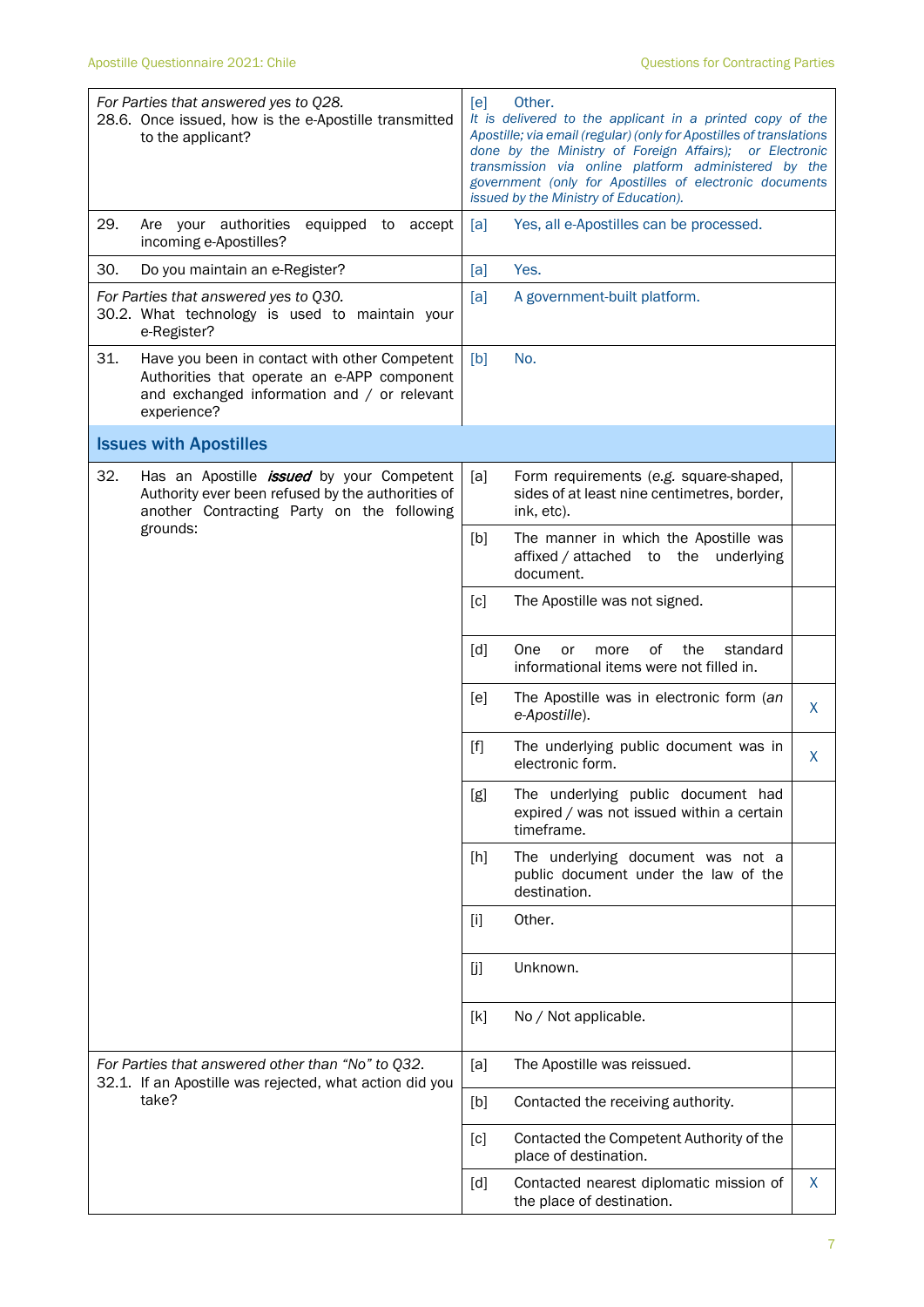|     |                                                                                                                                                          | [e]           | Contacted<br>own<br>diplomatic<br>mission<br>accredited to the place of destination.                                                         | X. |
|-----|----------------------------------------------------------------------------------------------------------------------------------------------------------|---------------|----------------------------------------------------------------------------------------------------------------------------------------------|----|
|     |                                                                                                                                                          | [f]           | Contacted the Permanent Bureau.                                                                                                              |    |
|     |                                                                                                                                                          | [g]           | No action taken.                                                                                                                             |    |
|     |                                                                                                                                                          | [h]           | Other.                                                                                                                                       |    |
|     |                                                                                                                                                          | $[1]$         | Unknown.                                                                                                                                     |    |
| 33. | Has your Competent Authority ever been<br>requested by external Competent Authorities to<br>certify or confirm your procedure for issuing<br>Apostilles? | [a]<br>title. | Yes.<br>Within the framework of a procedure of random verification<br>of documents presented for the recognition of a professional           |    |
| 34. | Has an Apostille <i>received</i> by your authorities<br>ever been refused on the following grounds:                                                      | [a]           | The issuing State was not a Contracting<br>Party to the Apostille Convention.                                                                |    |
|     |                                                                                                                                                          | [b]           | Form requirements (e.g. square-shaped,<br>sides of at least nine centimetres, border,<br>ink, etc).                                          |    |
|     |                                                                                                                                                          | [c]           | The manner in which the Apostille was<br>affixed / attached to<br>the underlying<br>document.                                                |    |
|     |                                                                                                                                                          | [d]           | The Apostille was not signed.                                                                                                                |    |
|     |                                                                                                                                                          | [e]           | One<br>of<br>the<br>standard<br>or<br>more<br>informational items were not filled in.                                                        |    |
|     |                                                                                                                                                          | $[f]$         | The Apostille was in electronic form (an<br>e-Apostille).                                                                                    |    |
|     |                                                                                                                                                          | [g]           | The underlying public document was in<br>electronic form.                                                                                    |    |
|     |                                                                                                                                                          | [h]           | The underlying public document had<br>expired / was not issued within a certain<br>timeframe.                                                |    |
|     |                                                                                                                                                          | $[1]$         | The underlying document was not a<br>public document under the law of the<br>destination.                                                    |    |
|     |                                                                                                                                                          | [j]           | Other.<br>The Apostille could not be verified online; the Apostille<br>did not include the name of the holder of the<br>underlying document. | X  |
|     |                                                                                                                                                          | [k]           | Unknown.                                                                                                                                     |    |
|     |                                                                                                                                                          | $[1]$         | No / Not applicable.                                                                                                                         |    |
|     | <b>Miscellaneous</b>                                                                                                                                     |               |                                                                                                                                              |    |
| 35. | Would you be interested in attending the 2021<br>meeting of the Special Commission on the<br>practical operation of the Apostille Convention?            | [b]           | Yes, via videoconference.                                                                                                                    |    |